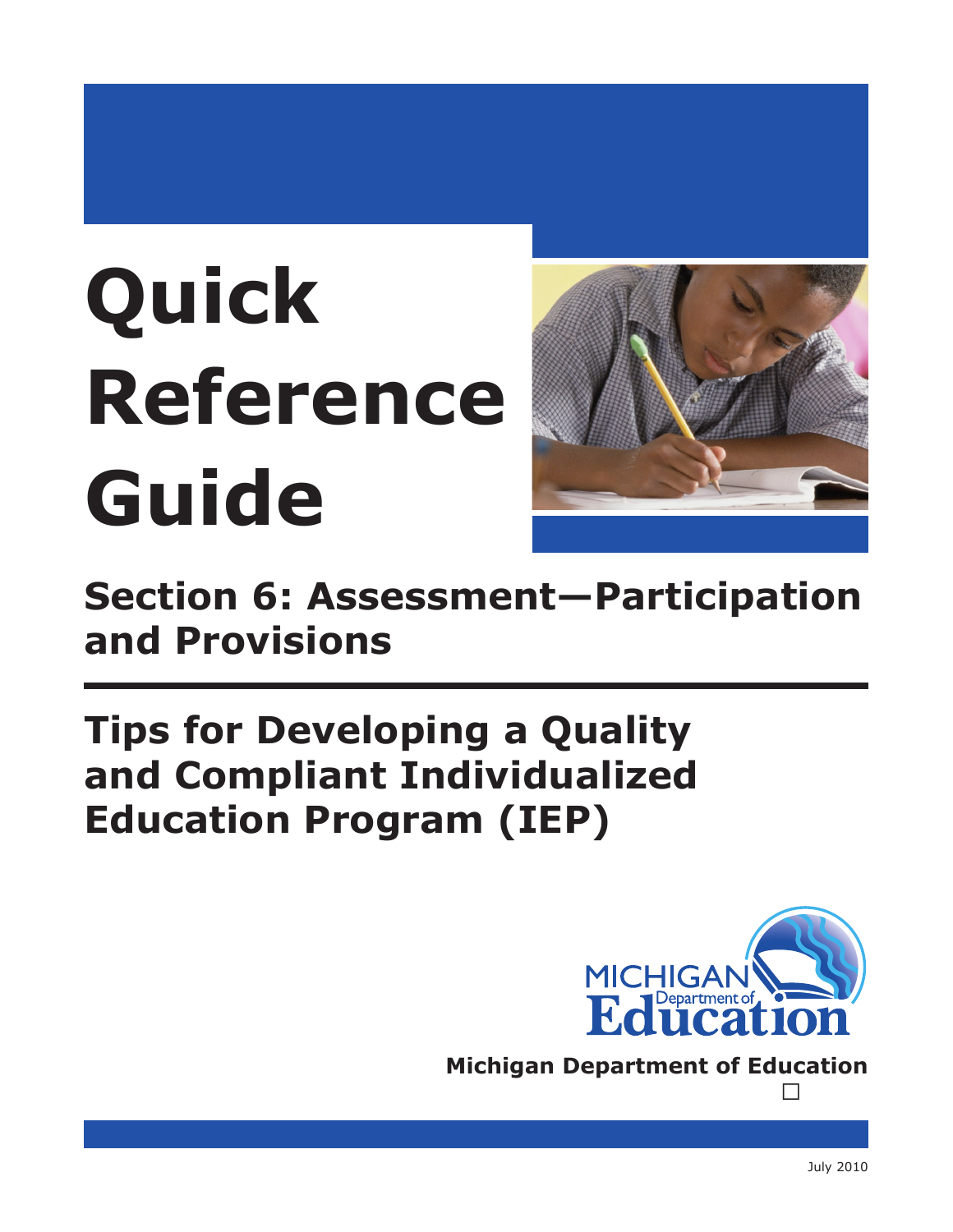The purpose of this section is to meet required assessment standards of the Michigan Educational Assessment System (MEAS), which includes: Michigan Merit Exam (MME), Michigan Educational Assessment Program (MEAP), MEAP-Access, MI-Access, and

**Most students with Individualized Education Programs** (IEPs) will participate in the MEAP or the MME with or without standard accommodations. For a student to be considered for participation in an alternate assessment (e.g., MEAP-Access, MI-Access), the student must have goals and objectives/benchmarks based on academic content standards for the grade in which the student is enrolled. Goals and objectives/ benchmarks must also be aligned to the content area of the alternate assessment. See Quick Reference **Guide Section 4 for more detail.** 

Decisions about participation in the statewide assessment program may be based on:

- The student's grade level.
- Curriculum-based instruction/course of study.
- Present level of performance (Section 2).
- - (Section 4)-(e.g., EGLCEs, GLCEs, EHSCEs, HSCEs).
- Instructional level.
- Administrative conditions of the assessment (e.g., setting, time allotment, delivery of instruction).
- If the student can demonstrate what he or she knows for the assessment under consideration.

Decisions about participation may NOT be based solely on any of the following factors:

- The student's disability.
- The services and programs the student receives.
- The effect the student's participation in a particular assessment has on the school's/district's overall performance.

### **Checklist**

- The IEP team determined П. if the student is in a grade being assessed by the state or district.
- $\Box$  The assessment options in the MEAS were reviewed.
- $\Box$  The student's present level of performance, curriculum, and instruction were reviewed to determine the most appropriate assessment.
- $\Box$  The assessment chosen was based on factors other than only the student's disability.
- $\Box$  More than one data source was used to choose the assessment.
- $\Box$  Decisions about the appropriate assessment were made for each content area (e.g., reading, writing, math, social studies).
- $\Box$  A rationale for not selecting the MEAP/MME/district-wide assessment is provided, if applicable.
- $\Box$  A rationale for selecting the alternate assessment is provided, if applicable.
- $\Box$  The accommodations
- $\Box$  The accommodations

accommodations necessary for instruction and assessment in Supplementary Aids and Services (Section 5).

- $\Box$  If nonstandard accommodations and/or an alternate assessment are selected, the parent and student understand the consequences of this decision.
- $\Box$  All assessment and accommodation decisions are recorded in the IEP forms.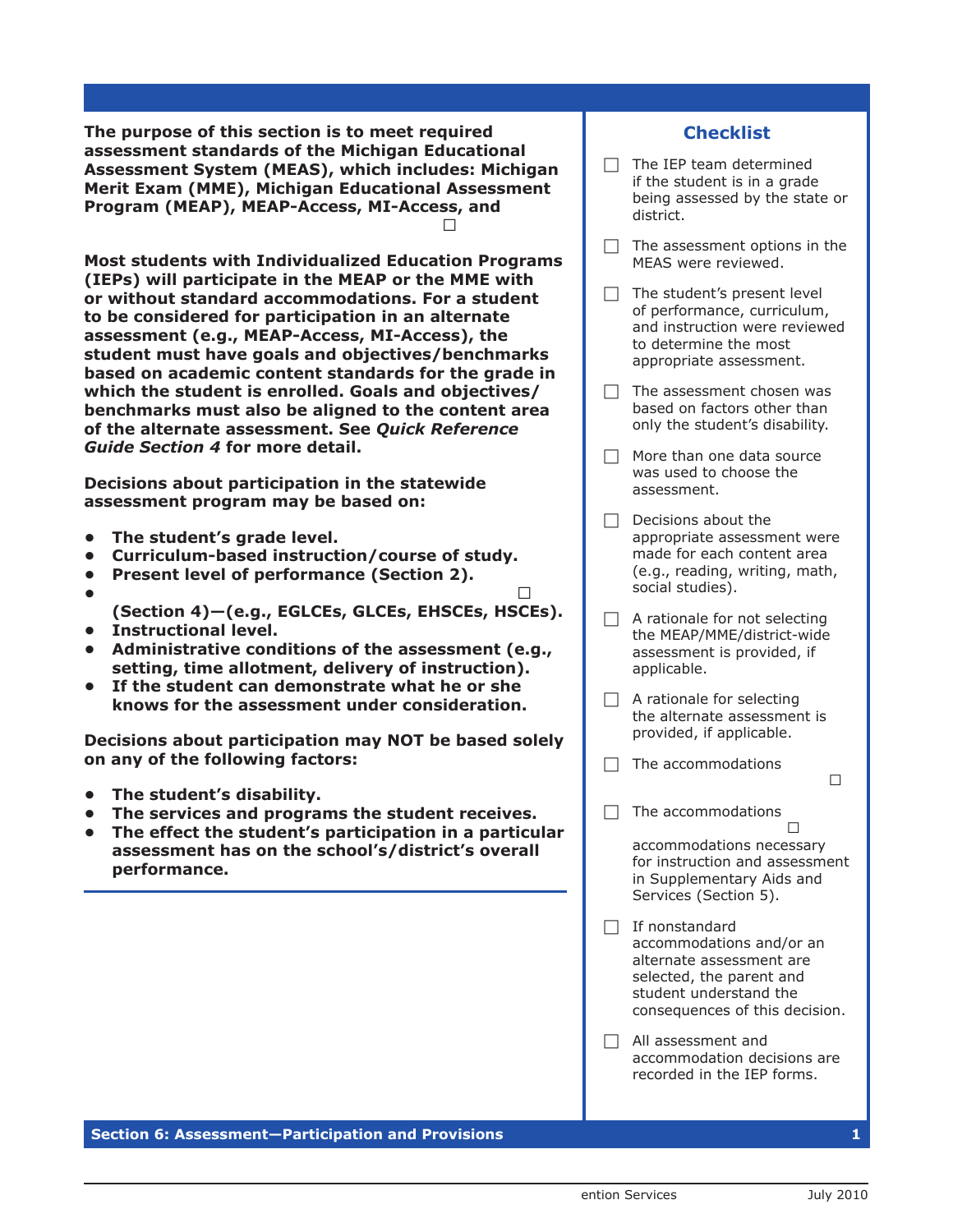#### **Grades K-9**

*Section 6: Grades K-9* **Assessment—Participation and Provisions** Based on Grade Level, Independence Level, and English Language Proficiency **State Assessments: Grades 3-9**<br>Is a state assessment administered at the grade level(s) covered by this IEP? □ Yes □ No

Michigan Educational Assessment Program (MEAP) Administered: All students in grades 3-9 are to participate in a state assessment. Indicate if state assessments are administered at the student's grade level(s) during the **Area Assessment Rationale Accommodations** administered, proceed to the District-wide Assessment section. Grades 4 and 7 time covered by the IEP. If state assessments are not *Section 6: Grades K-9* **State Assessments: Grades 3-9** determines that the student must take an alternate assessment (MEAP-Access, MI-Access, or a district-determined social studies assessment) instead of a particular MEAP assessment, complete the Rationale column.

Identify any individual appropriate **accommodations** that are necessary on these state assessments. See the *Revised*

 $\mathcal{L}_\text{max}$  and  $\mathcal{L}_\text{max}$  and  $\mathcal{L}_\text{max}$  and  $\mathcal{L}_\text{max}$ 

| Assessment<br>Area                   | <b>Assessment</b>                                                                    | <b>Rationale</b>                                    | <b>Accommodations</b> |
|--------------------------------------|--------------------------------------------------------------------------------------|-----------------------------------------------------|-----------------------|
| Reading<br>Grades 3-8                | <b>NEAP</b>                                                                          | The MEAP is not appropriate because:                |                       |
| Writing<br>Grades 4 and 7            | MEAP-Access<br>MI-Access:<br>$\Box$ Functional $\Box$ Supported $\Box$ Participation | The alternate assessment is appropriate<br>because: |                       |
|                                      | <b>NEAP</b>                                                                          | The MEAP is not appropriate because:                |                       |
| <b>Mathematics</b><br>Grades 3-8     | MEAP-Access<br>MI-Access:<br>$\Box$ Functional $\Box$ Supported $\Box$ Participation | The alternate assessment is appropriate<br>because: |                       |
|                                      |                                                                                      | The MEAP is not appropriate because:                |                       |
| <b>Science</b><br>Grades 5 and 8     | <b>NEAP</b><br>MI-Access:<br>$\Box$ Functional $\Box$ Supported $\Box$ Participation | The alternate assessment is appropriate<br>because: |                       |
|                                      | <b>NEAP</b>                                                                          | The MEAP is not appropriate because:                |                       |
| Social<br>Studies*<br>Grades 6 and 9 | District-Determined Assessment                                                       | The alternate assessment is appropriate<br>because: |                       |
|                                      |                                                                                      |                                                     |                       |

#### Michigan Department of Education, Office of Special Education and Early Intervention Services **"District-wide assessments: Grades K-9" on next page** *MEAP and Alternate Assessments*

student will participate in MI-Access Functional Independence, *Assessment:* For each assessment administered at the student's grade level, indicate in which assessment the student will participate. If the IEP team determines the student will participate in MI-Access, the team must then identify if the Supported Independence, or Participation. If the student will participate in MI-Access Supported Independence or Participation in any area, then the student must participate in the Supported Independence or Participation assessment in all areas assessed.

*Rationale:* If the IEP team determines the student will participate in an alternate assessment, the IEP team must provide an explanation in the Rationale column regarding:

- 1. Why the student cannot participate in the standard assessment.
- 2. Why the selected alternate assessment is appropriate.
- **[§ 300.320(a)(6)(ii)(A-B)]**

#### *MEAP and Alternate Assessments continues on next page*

**Section 6: Assessment—Participation and Provisions 2**

#### **Resources**

*• Michigan Administrative Rules for Special Education* (MARSE)

[www.michigan.gov/](http://www.michigan.gov/documents/mde/MARSE-April09_274156_7.pdf) [documents/mde/MARSE-](http://www.michigan.gov/documents/mde/MARSE-April09_274156_7.pdf)[April09\\_274156\\_7.pdf](http://www.michigan.gov/documents/mde/MARSE-April09_274156_7.pdf)

*• Individuals with Disabilities Education Act* (IDEA, Federal Regulations)

[http://idea.ed.gov](http://idea.ed.gov/explore/view/p/%2Croot%2Cregs%2C)

*• A Seven-Step Process to Creating Standards-Based IEPs*

[www.cenmi.org/documents/](www.cenmi.org/documents/sevensteps.pdf) [sevensteps.pdf](www.cenmi.org/documents/sevensteps.pdf)

*• Revised Assessment Accommodation Summary Table*

[www.michigan.gov/](www.michigan.gov/documents/mde/Updated_Revised_Accommodation_Summary_Table_092909_294052_7.pdf) [documents/mde/](www.michigan.gov/documents/mde/Updated_Revised_Accommodation_Summary_Table_092909_294052_7.pdf) [Updated\\_Revised\\_](www.michigan.gov/documents/mde/Updated_Revised_Accommodation_Summary_Table_092909_294052_7.pdf) [Accommodation\\_Summary\\_](www.michigan.gov/documents/mde/Updated_Revised_Accommodation_Summary_Table_092909_294052_7.pdf) [Table\\_092909\\_294052\\_7.pdf](www.michigan.gov/documents/mde/Updated_Revised_Accommodation_Summary_Table_092909_294052_7.pdf)

*• MEAP-Access Eligibility Criteria and Guidelines for Participation*

[www.michigan.gov/](http://www.michigan.gov/documents/mde/MEAP-Access_Eligiblity_Criteria_and_Guidelines_030209_273134_7.pdf) [documents/mde/MEAP-](http://www.michigan.gov/documents/mde/MEAP-Access_Eligiblity_Criteria_and_Guidelines_030209_273134_7.pdf)[Access\\_Eligiblity\\_Criteria\\_](http://www.michigan.gov/documents/mde/MEAP-Access_Eligiblity_Criteria_and_Guidelines_030209_273134_7.pdf) [and\\_Guidelines\\_030209\\_](http://www.michigan.gov/documents/mde/MEAP-Access_Eligiblity_Criteria_and_Guidelines_030209_273134_7.pdf) [273134\\_7.pdf](http://www.michigan.gov/documents/mde/MEAP-Access_Eligiblity_Criteria_and_Guidelines_030209_273134_7.pdf)

*• MME Chart of Accommodations Dates* – *ACT-Approved and State-Allowed*

[www.michigan.gov/](www.michigan.gov/documents/mde/Accoms.Chart.March.Spr10_309098_7.pdf) [documents/mde/](www.michigan.gov/documents/mde/Accoms.Chart.March.Spr10_309098_7.pdf) [Accoms.Chart.March.](www.michigan.gov/documents/mde/Accoms.Chart.March.Spr10_309098_7.pdf) [Spr10\\_309098\\_7.pdf](www.michigan.gov/documents/mde/Accoms.Chart.March.Spr10_309098_7.pdf)

> *Resources continues on next page*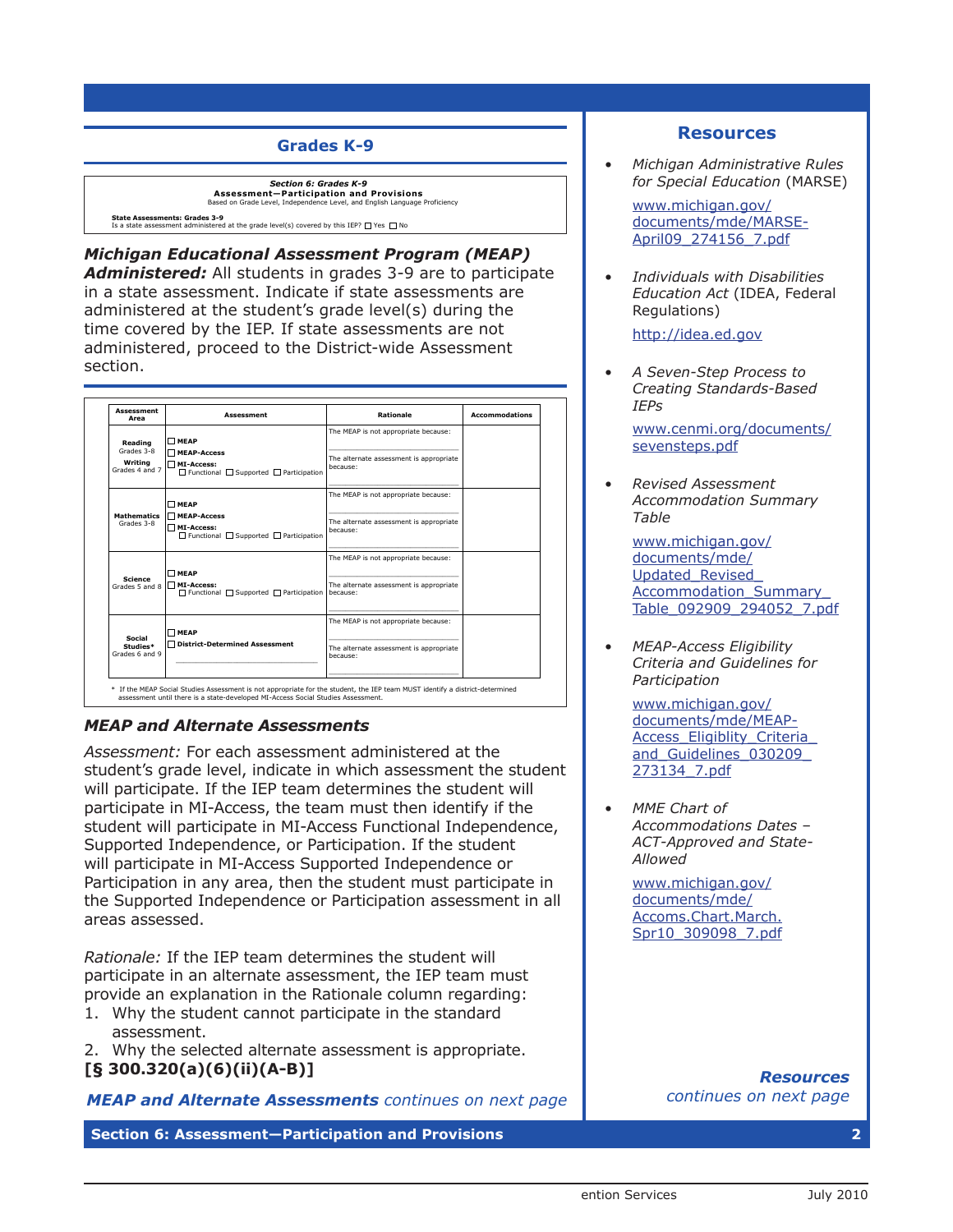*Accommodations:* The IEP team must specify what accommodations (if any) are needed for each assessment in the Accommodations column. The only appropriate accommodations for the IEP team to consider are accommodations provided for the student in day-to-day instruction. Therefore, any accommodation selected for assessment is to have been identified as a necessary support in Supplementary Aids and Services (Section 5) and be derived from a need identified in the present level (Section 2).

The IEP team must be aware of the differences between standard and nonstandard accommodations as well as the consequences to the student and to the school if deciding to use nonstandard accommodations. **[§ 300.160(b)(2)(ii)]**

Standard (S) accommodations:

**District-wide Assessment**

- Do not change the construct of the test.
- Result in valid scores for Adequate Yearly Progress (AYP).

Nonstandard (NS) accommodations:

- Change the construct of the test.
- Do not count toward valid scores for AYP.
- Prevent student scores from being recorded as tested for reporting on State Performance Plan (SPP) Indicator 3.

Please reference the *Revised Assessment Accommodation Summary Table* to determine if the accommodation is S or NS.

**District-wide Assessments: Grades K-9**<br>Is a district-wide assessment administered at the grade level(s) covered by this IEP? □ Yes □ No

because:

**District-wide Assessments Administered: Indicate if** district-wide assessments are administered at the student's grade level(s) during the time covered by the IEP.

| <b>Assessment</b>               | <b>Rationale</b>                                            | <b>Accommodations</b> |
|---------------------------------|-------------------------------------------------------------|-----------------------|
| <b>District-wide Assessment</b> | The district-wide assessment is not appropriate<br>hecause: |                       |
| Alternate Assessment            | The alternate assessment is appropriate because:            |                       |
| District-wide Assessment        | The district-wide assessment is not appropriate<br>hecause: |                       |
| Alternate Assessment            | The alternate assessment is appropriate because:            |                       |

#### trict-wide Assessments and Alternate **District-wide Assessments and Alternate Assessments**

SSM*ent.* Fi student's grade level, indicate in which assessment the Assessment: For each assessment administered at the student will participate. Identify the name of the assessment.

*Rationale and Accommodations:* The expectations for completing the rationale and accommodations are consistent throughout the IEP. See instructions for rationale and accommodations in "MEAP and Alternate Assessments" section above.

Michigan Department of Education, Office of  $E$  Special Education and Early Intervention  $S$ 

**Section 6: Assessment—Participation and Provisions 3**

*• Michigan Merit Exam (MME) Student Eligibility*

[www.michigan.gov/](www.michigan.gov/documents/mde/MME_Student_Eligibility_302859_7.pdf) [documents/mde/](www.michigan.gov/documents/mde/MME_Student_Eligibility_302859_7.pdf) [MME\\_Student\\_](www.michigan.gov/documents/mde/MME_Student_Eligibility_302859_7.pdf) [Eligibility\\_302859\\_7.pdf](www.michigan.gov/documents/mde/MME_Student_Eligibility_302859_7.pdf)

*• Frequently Asked Questions Regarding the National Assessment of Educational Progress (NAEP)*

> [www.michigan.gov/](www.michigan.gov/documents/mde/NAEP_FAQ_289576_7.pdf) [documents/mde/NAEP\\_](www.michigan.gov/documents/mde/NAEP_FAQ_289576_7.pdf) [FAQ\\_289576\\_7.pdf](www.michigan.gov/documents/mde/NAEP_FAQ_289576_7.pdf)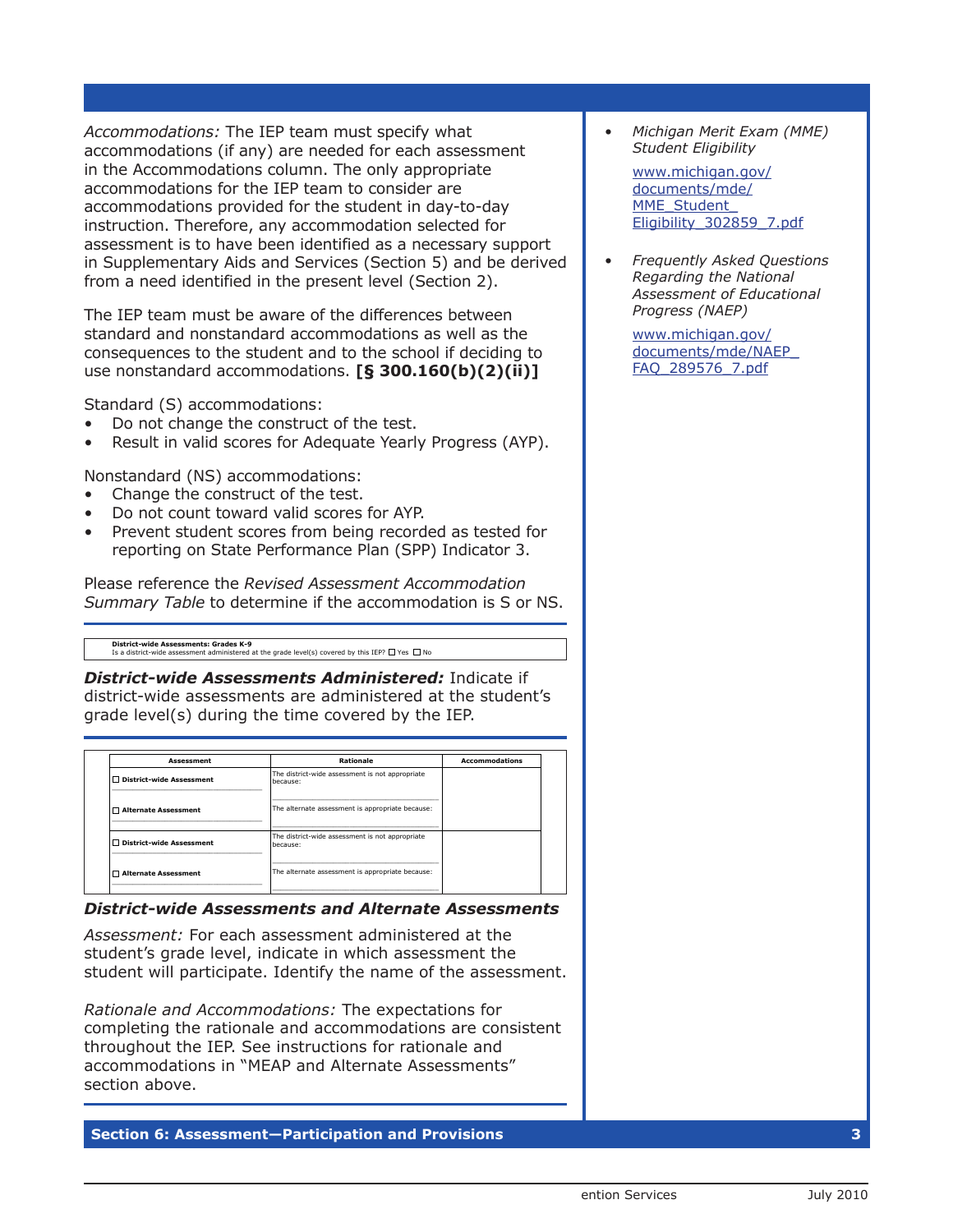#### **Grades 10-12**



Michigan Merit Exam (MME) Administered: For grade **www.michigan.gov/mme.** 11 state assessments, the IEP team must indicate in which assessment the student will participate [the Michigan Merit Exam (MME) or MI-Access].

For grade 12 state assessments, the IEP team must indicate if the student will participate in the MME, based on MME retest eligibility.

If state assessments are not administered, proceed to the District-wide Assessment section of this form. are necessary on these state assessments. See the *MME Chart of Accommodations Dates – ACT-Approved and State-Allowed* at

| <b>Accommodations</b> |
|-----------------------|
|                       |
|                       |
|                       |
|                       |
|                       |
|                       |
|                       |
|                       |
|                       |
|                       |
|                       |

day instruction. Therefore, any accommodation selected for ssment is to have been identified as a necessary supp MME Accommodations: The IEP team must specify what accommodations (if any) are needed for each assessment in the Accommodations column. The only assessment until there is a state-developed MI-Access Social Studies Assessment. are accommodations provided for the student in day-toappropriate accommodations for the IEP team to consider  $P$  are a set of  $P$  and  $P$  are  $P$  and  $P$ assessment is to have been identified as a necessary support a nei  ${\rm Her}$  ified in the present level (Sec in Supplementary Aids and Services (Section 5) and be derived from a need identified in the present level (Section 2).

The IEP team must be aware of the differences between standard and nonstandard accommodations as well as the consequences to the student and to the school if deciding to use nonstandard accommodations. **[§ 300.160(b)(2)(ii)]** 

Standard (S) accommodations:

- Do not change the construct of the test.
- Result in valid scores for Adequate Yearly Progress (AYP).

Nonstandard (NS) accommodations:

- Change the construct of the test.
- Do not count toward valid scores for AYP.
- Prevent student scores from being recorded as tested for reporting on State Performance Plan (SPP) Indicator 3.

Please reference the *Revised Assessment Accommodation Summary Table* to determine if the accommodation is S or NS.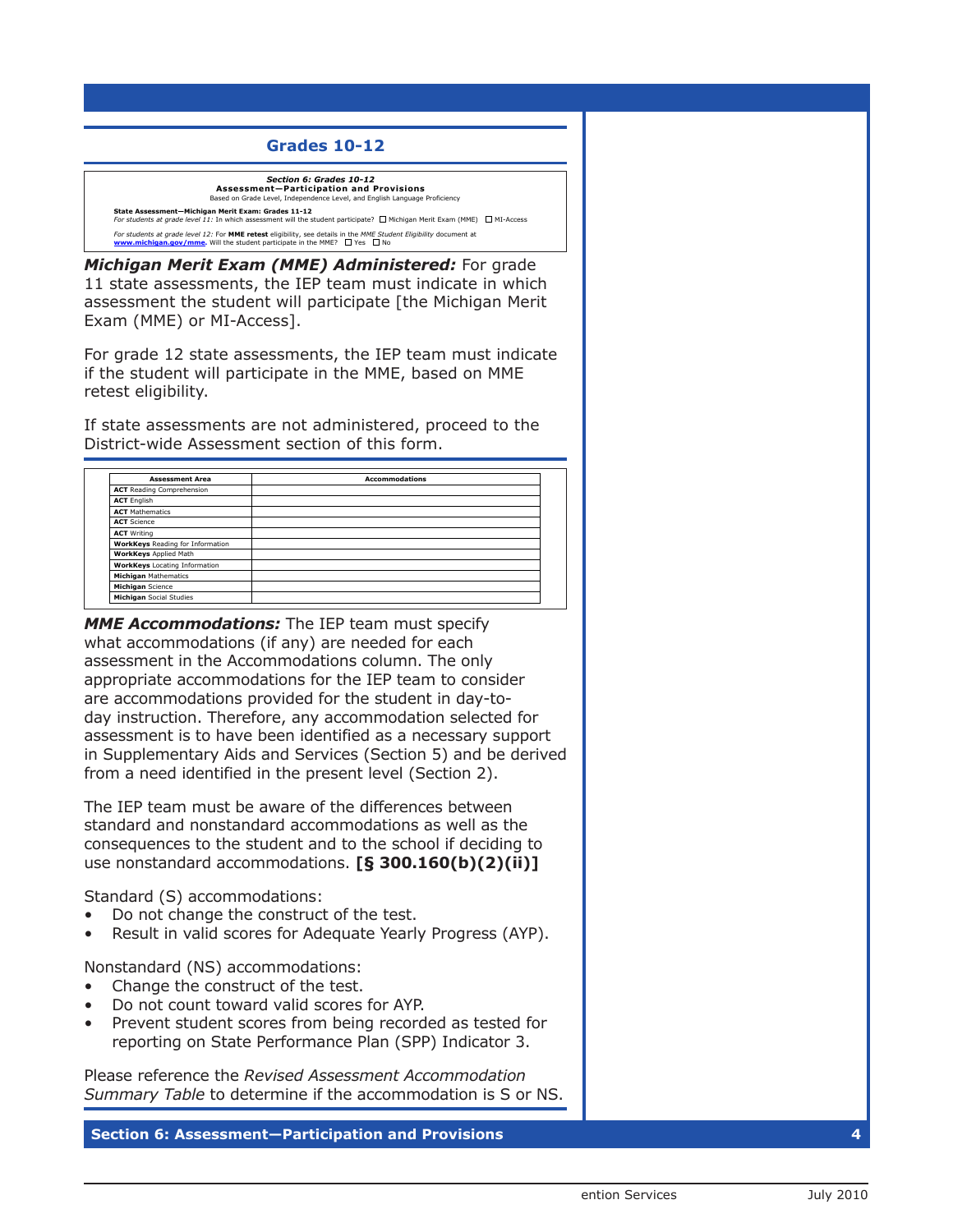| <b>Assessment Area</b>           | MI-Access/<br><b>Alternate Assessment</b> | Rationale                                        | <b>Accommodations</b> |
|----------------------------------|-------------------------------------------|--------------------------------------------------|-----------------------|
| Enalish                          | $\Box$ Functional                         | The MME is not appropriate because:              |                       |
| <b>Language Arts</b><br>Grade 11 | Supported<br>$\Box$ Participation         | The alternate assessment is appropriate because: |                       |
|                                  | $\Box$ Functional                         | The MME is not appropriate because:              |                       |
| <b>Mathematics</b><br>Grade 11   | Supported<br>$\Box$ Participation         | The alternate assessment is appropriate because: |                       |
|                                  | $\Box$ Functional                         | The MME is not appropriate because:              |                       |
| Science<br>Grade 11              | $\Box$ Supported<br>$\Box$ Participation  | The alternate assessment is appropriate because: |                       |
| Social Studies*                  | □ District-Determined                     | The MME is not appropriate because:              |                       |
| Grade 11                         | Assessment                                | The alternate assessment is appropriate because: |                       |

will participate and complete the Rationale column. Identify any individual appropriate **accommodations** that are necessary on

#### *MI-Access*

**Michigan** Science

**State Assessment—MI-Access: Grade 11**

Assessment: The IEP team must then identify if the student will participate in MI-Access Functional Independence, Supported Independence, or Participation. If the student will participate in MI-Access Supported Independence or Participation in any area, then the student must participate in the Supported Independence or Participation assessment in all areas assessed.

*Rationale:* The IEP team must provide an explanation in the Rationale column regarding:

- 1. Why the student cannot participate in the standard assessment.
- 2. Why the selected alternate assessment is appropriate.

#### **[§ 300.320(a)(6)(ii)(A-B)]**

 $\mathcal{L}_\text{max}$  and  $\mathcal{L}_\text{max}$  and  $\mathcal{L}_\text{max}$  are the set of  $\mathcal{L}_\text{max}$ 

*Accommodations:* The expectations for completing the accommodations are consistent throughout the IEP. See instructions for accommodations in "MME Accommodations" section above.

**District-wide Assessments: Grades 10-12**<br>Is a district-wide assessment administered at the grade level(s) covered by this IEP? □ Yes □ No

because:

District-wide Assessments Administered: Indicate if district-wide assessments are administered at the student's **Assessment Rationale Accommodations** grade level(s) during the time covered by the IEP. The district-wide assessment is not appropriate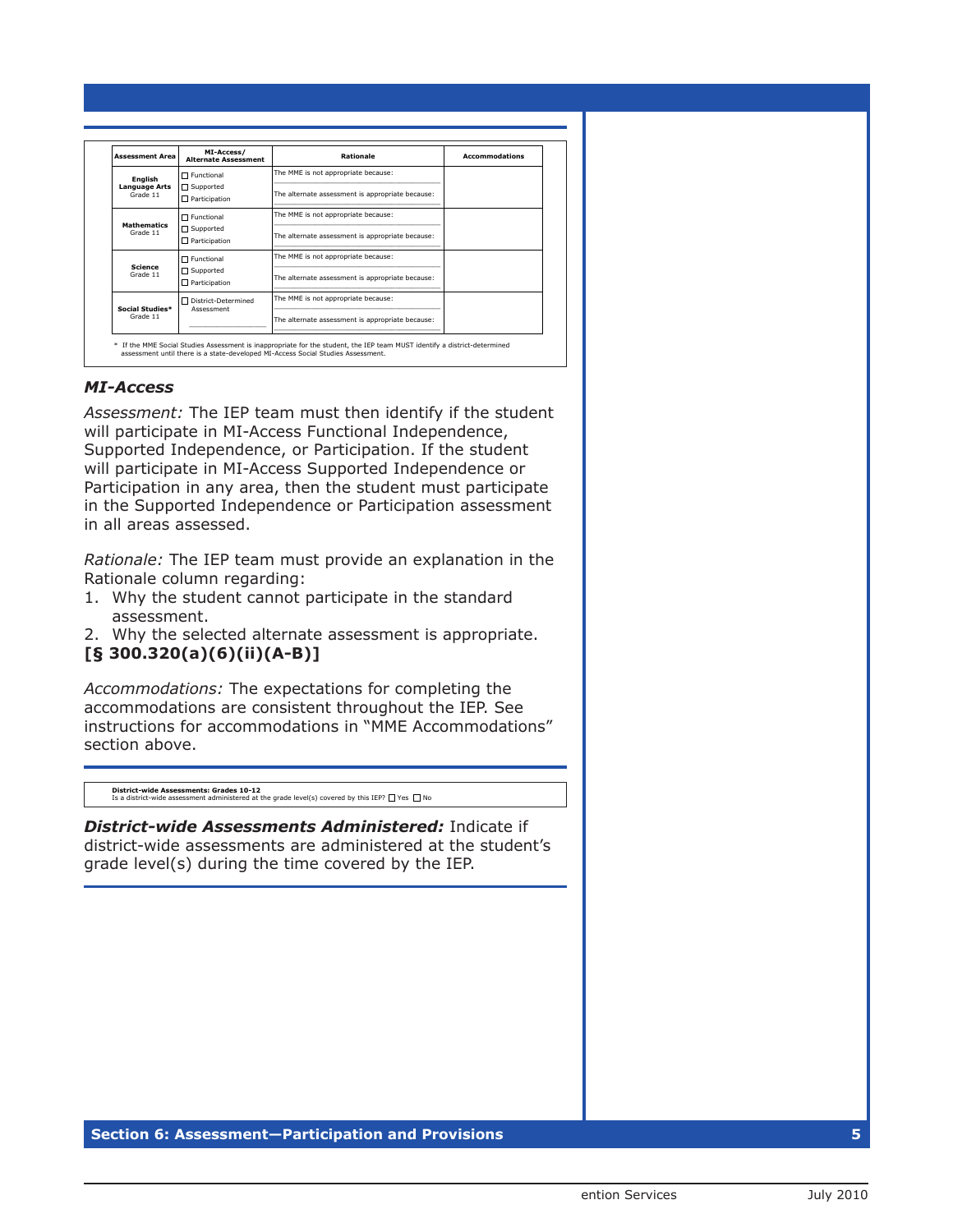| <b>Assessment</b>          | Rationale                                                   | <b>Accommodations</b> |
|----------------------------|-------------------------------------------------------------|-----------------------|
| □ District-wide Assessment | The district-wide assessment is not appropriate<br>hecause: |                       |
| Alternate Assessment       | The alternate assessment is appropriate because:            |                       |
| District-wide Assessment   | The district-wide assessment is not appropriate<br>hecause: |                       |
| □ Alternate Assessment     | The alternate assessment is appropriate because:            |                       |
| □ District-wide Assessment | The district-wide assessment is not appropriate<br>hecause: |                       |
| Alternate Assessment       | The alternate assessment is appropriate because:            |                       |

 $\mathbf{I}_{\text{max}}$  the IEP team determines that district-wide assessment is not appropriate and that the student must take and that the student must take and that the student must take and take and take and take and take and t

**District-wide Assessments: Grades 10-12**

#### *District-wide Assessments and Alternate Assessments*

*Assessment:* For each assessment administered at the student's grade level, indicate in which assessment the student will participate. Identify the name of the assessment.

*Rationale:* The expectations for completing the rationale are consistent throughout the IEP. See instructions for rationale in "MI-Access" section above.

*Accommodations:* The expectations for completing the accommodations are consistent throughout the IEP. See instructions for accommodations in "MME Accommodations" section above.

Michigan Department of  $\mathbb{R}^n$  Department of Special Education and Early Intervention Services  $\mathbb{R}^n$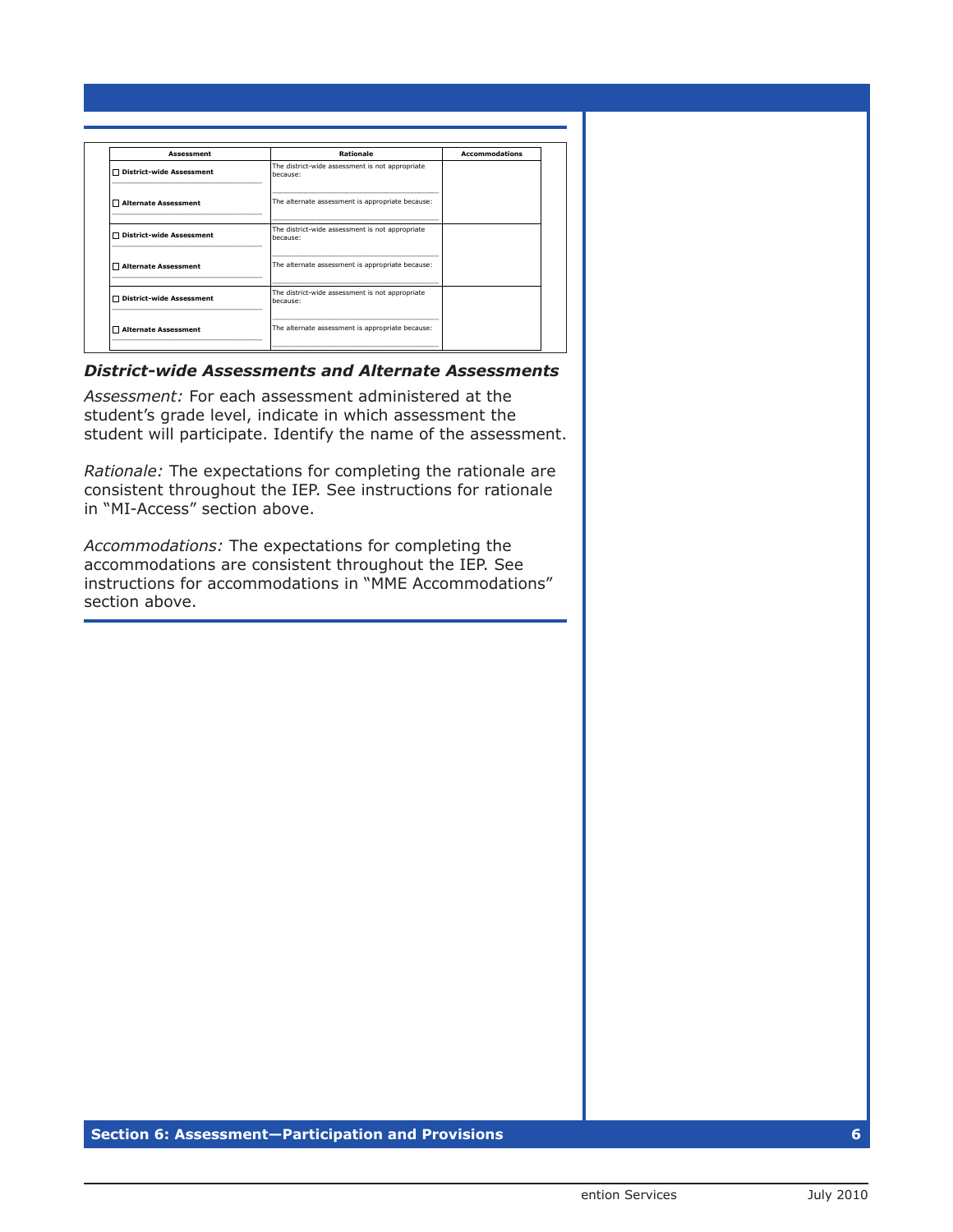*Section 6: ELPA/NAEP (Grades K-12)* **Assessment—Participation and Provisions: ELPA** Based on Grade Level, Independence Level, and English Language Proficiency

**State Assessment: English Language Proficiency Assessment (ELPA)**<br>The Home Language Survey (HLS), a Title VI reporting requirement, is given to all students at the time of enrollment. nsider these two questions annually: Is the student's native tongue a language other than English?  $\Box$  Yes  $\Box$  No<br>
Is a language other than English spoken in the student's home or environment?  $\Box$  Yes  $\Box$  No Is a language other than English spoken in the student's home or environment When either answer is **Yes**, complete the following section.

**English Language Proficiency Assessment (ELPA): The Level I—**Grade K questions provide the basis for decision-making regarding *Section 6: ELPA/NAEP (Grades K-12)* **Level II—**Grades 1-2 the administration of the ELPA. The answers to these questions are taken from the results of the Home Language .<br>Survey (HLS). For additional information regarding ELPA or the ELPA screener, or to identify any individual appropriate **accommodations** that  $\sum_{i=1}^{n}$ 

are necessary for each of the ELPA domains, see the *Revised Assessment Accommodation Summary Table* at

Is a language other than English spoken in the student's home or environment? Yes No

**www.michigan.gov/elpa.**

| Assessment Level and Grade for Spring ELPA<br>and ELPA Initial Screening | <b>Initial Screening</b> | <b>Spring ELPA</b> |  |
|--------------------------------------------------------------------------|--------------------------|--------------------|--|
| Level I-Grade K                                                          |                          |                    |  |
| Level II-Grades 1-2                                                      |                          |                    |  |
| Level III-Grades 3-5                                                     |                          |                    |  |
| Level IV-Grades 6-8                                                      |                          |                    |  |
| Level V-Grades 9-12                                                      |                          |                    |  |

**ELPA Proficiency Level:** If the student has been identified Is a NAEP assessment administered to the student's district at the grade level(s) covered by this IEP? Yes No as Limited English Proficient (LEP) through the HLS, the student participates in the Initial Screening. If the student has previously participated in the Initial Screening, and the the Spring ELPA. If **YES** and the content area, included and the accommodation and the the theory of the theory of the theory of the theory of the theory of the theory of the theory of the theory of the theory of the theory of the theory o **student remains identified as LEP, the student participates in State Assessment: English Language Proficiency Assessment (ELPA)**

Document the proficiency level for the most recent i uic Is a network as the studient and student at the student of the grade level (s) covered by the grade level by t administration of the Initial Screening or Spring ELPA. **Level IV—**Grades 6-8

are necessary for each of the ELPA domains, see the *Revised Assessment Accommodation Summary Table* at

*Summary Table* at **www.michigan.gov/naep.** Yes No

Yes No

| <b>Assessed Domains</b> | <b>Accommodations</b> |  |
|-------------------------|-----------------------|--|
| Listening               |                       |  |
| Reading                 |                       |  |
| Writing                 |                       |  |
| Speaking                |                       |  |

in the Accommodations column. The only appropriate **Accommodations:** The IEP team must specify what accommodations (if any) are needed for each assessment accommodations for the IEP team to consider are accommodations provided for the student in day-to-day assessment is to have been identified as a necessary support instruction. Therefore, any accommodation selected for in Supplementary Aids and Services (Section 5) and be derived from a need identified in the present level (Section 2).

*Accommodations continues on next page*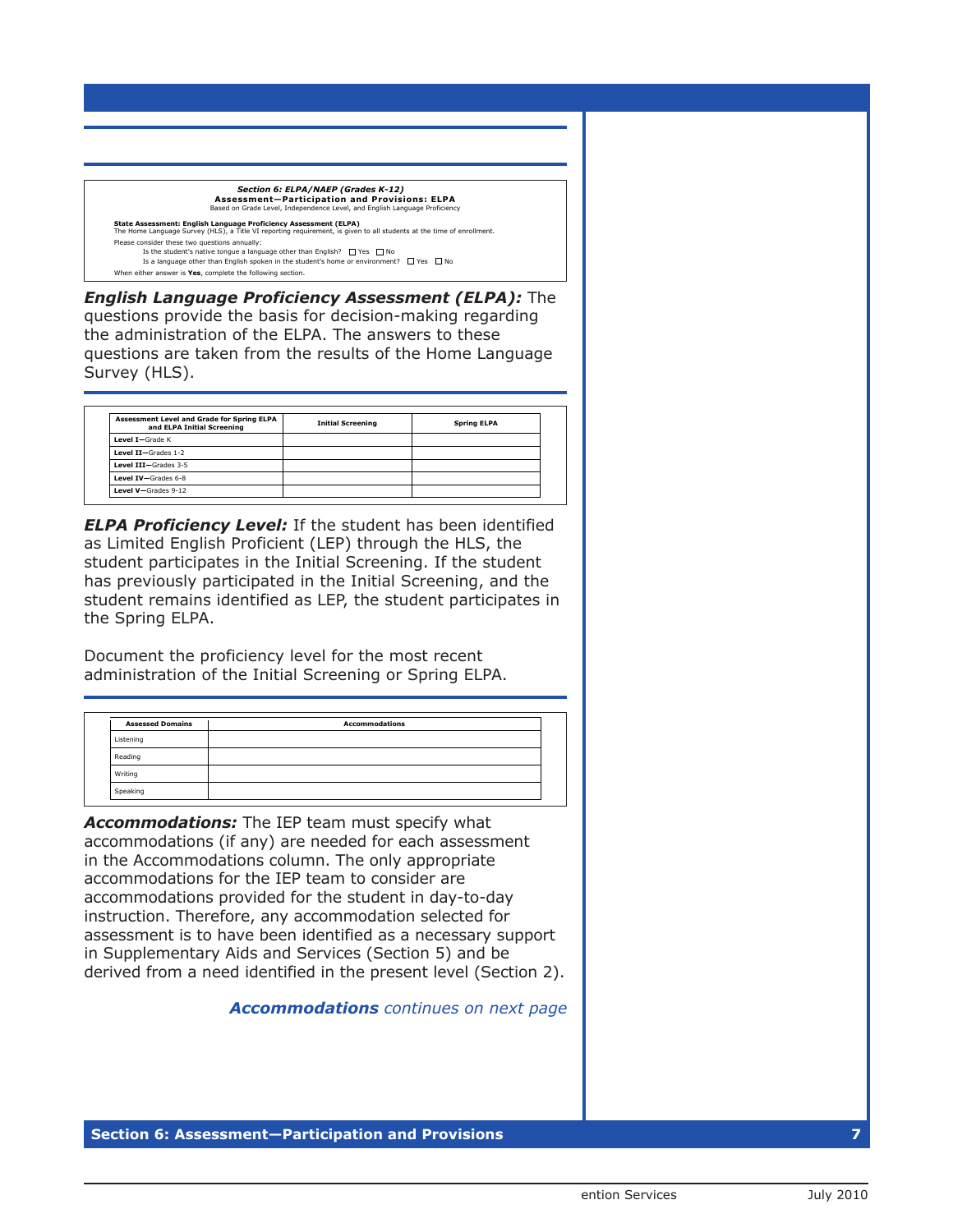The IEP team must be aware of the differences between standard and nonstandard accommodations as well as the consequences to the student and to the school if deciding to use nonstandard accommodations. [§ 300.160(b)(2)(ii)]

Standard (S) accommodations:

- Do not change the construct of the test.  $\bullet$
- Result in valid scores for Adequate Yearly Progress (AYP).

Nonstandard (NS) accommodations:

- Change the construct of the test.  $\bullet$
- Do not count toward valid scores for AYP.
- Prevent student scores from being recorded as tested for reporting on State Performance Plan (SPP) Indicator 3.

Please reference the Revised Assessment Accommodation Summary Table to determine if the accommodation is S or NS.

Section 6: Assessment-Participation and Provisions

8